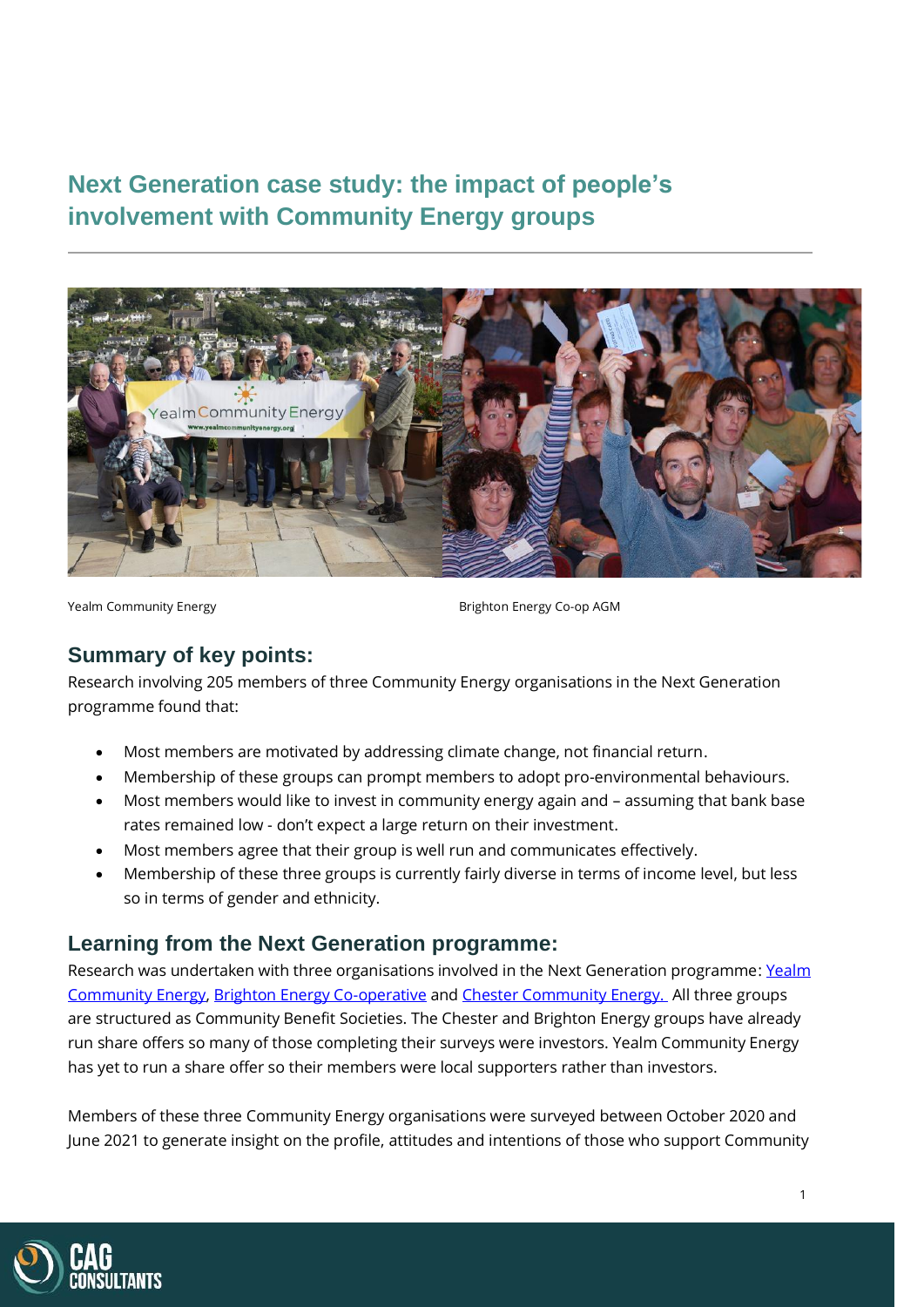Energy and to understand the difference that involvement in Community Energy makes to their lives. A total of 205 members responded (a combined response rate of 24%).

### **Members are motivated by addressing climate change, not financial return**



For 77% of respondents this was the first Community Energy organisation they had supported. The two most important reasons for members getting involved in community energy were a desire to act on climate change and wanting to ensure their money was invested in projects which aligned with their principles. Receiving an attractive return on investment was one of the least important motivations for

members.



#### **Membership can prompt other pro-environmental behaviours**



The most common changes reported by respondents as a result of their involvement were increased knowledge about renewable energy (61% of respondents agreed this had happened) and making changes to reduce their personal carbon footprint (45%). 40% of respondents had already invested in another carbon reduction project and a further 47% would be interested in doing so. Involvement in community energy may

also be correlated<sup>1</sup> with behaviour change for installing some energy efficiency measures (LED bulbs and insulation) and considering other measures.



<sup>1</sup> The survey did not explore causation, but the influence of Community Energy organisations on such actions is being explored in subsequent member surveys for Community Energy England.